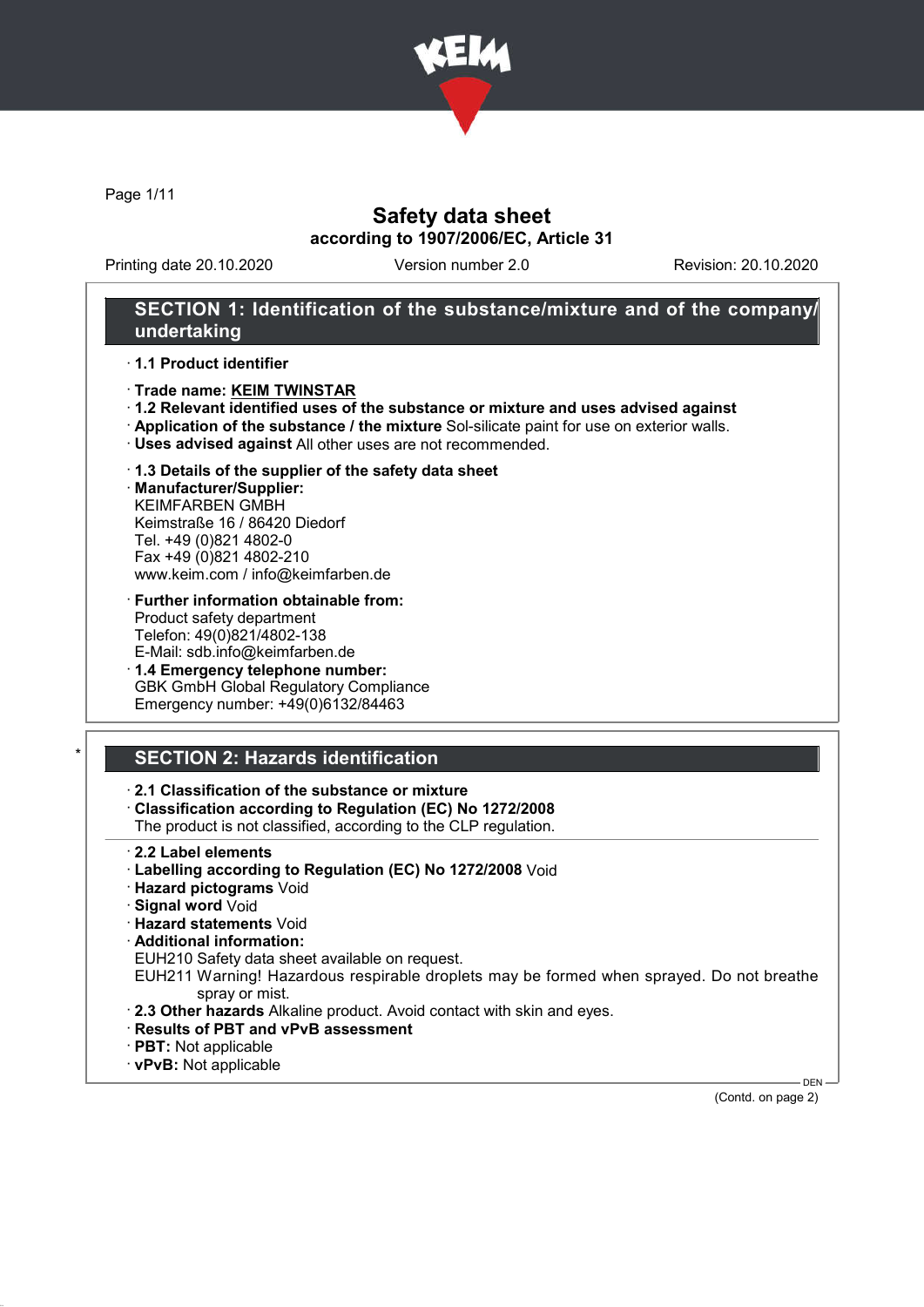

Page 2/11

## Safety data sheet according to 1907/2006/EC, Article 31

Printing date 20.10.2020 Version number 2.0 Revision: 20.10.2020

Trade name: KEIM TWINSTAR

(Contd. of page 1)

## **SECTION 3: Composition/information on ingredients**

- · 3.2 Mixtures
- Description:

Aqueous solution of silicic acid potassium salt, silica sol, acrylic polymer, mineral fillers, pigments, additives.

| · Dangerous components:                                                                              |                                                                                                                                                                                       |             |
|------------------------------------------------------------------------------------------------------|---------------------------------------------------------------------------------------------------------------------------------------------------------------------------------------|-------------|
| CAS: 13463-67-7<br>EINECS: 236-675-5<br>Index number: 022-006-00-2<br>Reg.nr.: 01-2119486799-10-xxxx | titanium dioxide [in powder form containing 1 % or  <br>more of particles with aerodynamic diameter $\leq 10$<br>µm]<br><b>◆ Carc. 2, H351</b>                                        | $2.5 - 10%$ |
| CAS: 1314-98-3<br>EINECS: 215-251-3<br>Reg.nr.: 01-2119475779-15-xxxx                                | zinc sulphide<br>substance with a Community workplace exposure<br>limit                                                                                                               | $2.5 - 10%$ |
| CAS: 1312-76-1<br>EINECS: 215-199-1<br>Reg.nr.: 01-2119456888-17-xxxx                                | Silicic acid, potassium salt<br>Skin Irrit. 2, H315; Eye Irrit. 2, H319<br>Specific concentration<br>limits:<br>Skin Irrit. 2; H315: $C \ge 40$ %<br>Eye Irrit. 2; H319: $C \ge 40$ % | $≤2.5%$     |
| CAS: 13463-67-7<br>EINECS: 236-675-5<br>Index number: 022-006-00-2<br>Reg.nr.: 01-2119489379-17-xxxx | titanium dioxide [in powder form containing 1 % or $\geq$ 0.1- $\leq$ 2.5%<br>more of particles with aerodynamic diameter $\leq 10$<br>$\mu$ m<br><b>◆ Carc. 2, H351</b>              |             |

### SECTION 4: First aid measures

- · 4.1 Description of first aid measures
- · General information: When seeing the doctor we suggest to present this safety data sheet.
- · After inhalation: Supply fresh air; consult doctor in case of complaints.
- · After skin contact:

Immediately wash with water and soap and rinse thoroughly.

Do not use solvents or thinners.

- If skin irritation continues, consult a doctor.
- · After eye contact:
- Rinse opened eye for several minutes under running water. Then consult a doctor.
- · After swallowing:

Rinse mouth and throat well with water.

- Do not induce vomiting; call for medical help immediately.
- · 4.2 Most important symptoms and effects, both acute and delayed
- No further relevant information available.
- · 4.3 Indication of any immediate medical attention and special treatment needed No further relevant information available.

(Contd. on page 3)

DEN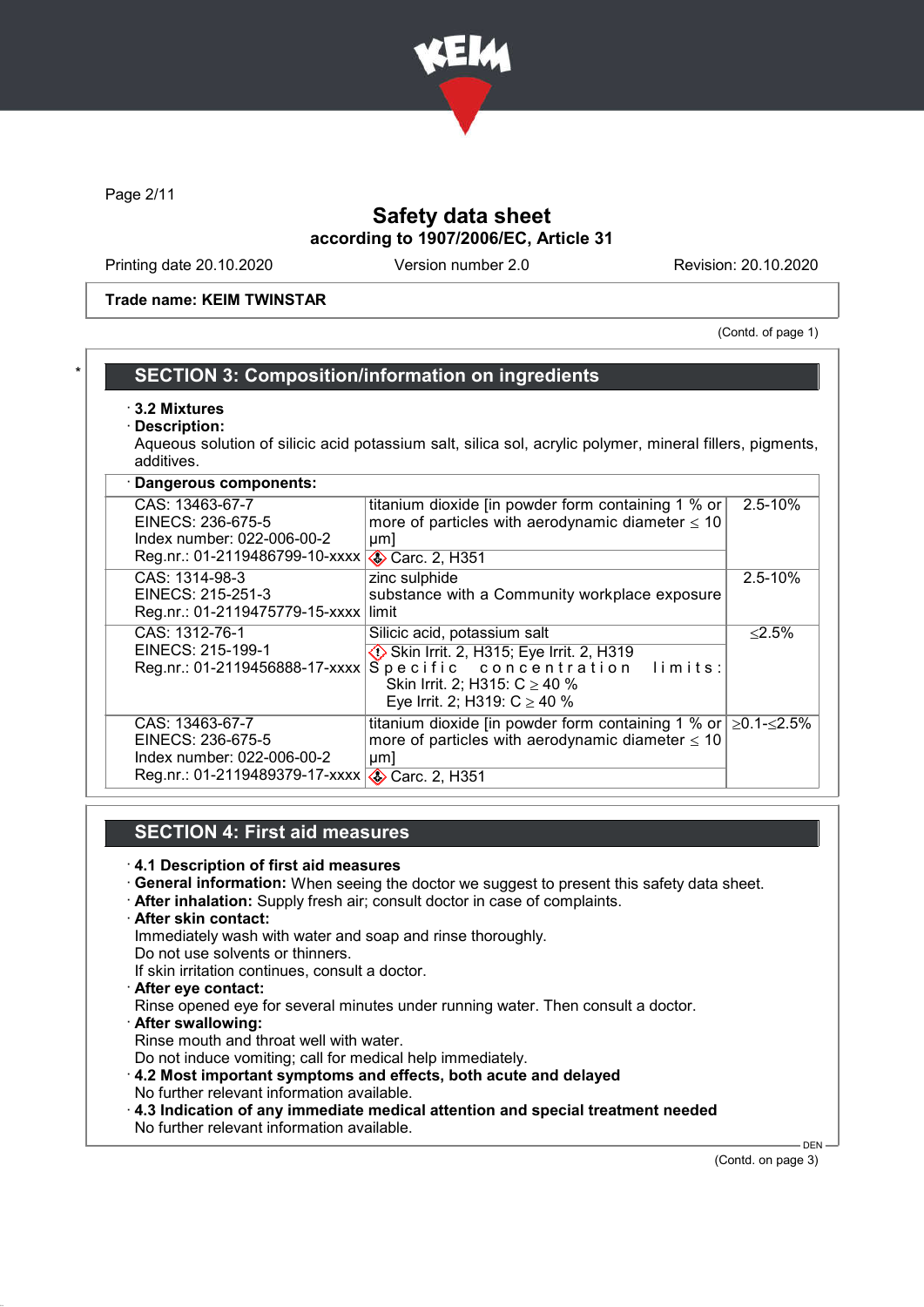

Page 3/11

## Safety data sheet according to 1907/2006/EC, Article 31

Printing date 20.10.2020 Version number 2.0 Revision: 20.10.2020

### Trade name: KEIM TWINSTAR

(Contd. of page 2)

### SECTION 5: Firefighting measures

- · 5.1 Extinguishing media
- · Suitable extinguishing agents:
- Product itself does not burn. Co-ordinate fire-fighting measures to the fire surroundings.
- · 5.2 Special hazards arising from the substance or mixture No further relevant information available.
- · 5.3 Advice for firefighters
- · Specila protective equipment: Wear self-contained respiratory protective device.
- · Additional information

Dispose of fire debris and contaminated fire fighting water in accordance with official regulations. In case of fire do not breathe smoke, fumes and vapours. Cool endangered receptacles with water spray.

### SECTION 6: Accidental release measures

· 6.1 Personal precautions, protective equipment and emergency procedures Avoid contact with skin and eyes. Particular danger of slipping on leaked/spilled product. Respect the protection rules (see section 7 a. 8). Ensure adequate ventilation · 6.2 Environmental precautions:

Do not allow product to reach soil, sewage system or any water course.

Follow local governmental rules and regulations.

· 6.3 Methods and material for containment and cleaning up:

Absorb with liquid-binding material (sand, diatomite, acid binders, universal binders, sawdust). Dispose of the material collected according to regulations.

Clear contaminated areas thoroughly.

6.4 Reference to other sections See Section 7 for information on safe handling. See Section 8 for information on personal protection equipment. See Section 13 for disposal information.

## SECTION 7: Handling and storage

### · 7.1 Precautions for safe handling

Keep receptacles tightly sealed.

Avoid contact with skin and eyes.

Do not inhale aerosols.

Ensure good ventilation/exhaustion at the workplace.

See item 8 (8.2) for information about suitable protective equipment and technical precautions. Respect the protection rules.

### Information about fire - and explosion protection:

The product is not flammable.

No special measures required.

(Contd. on page 4)

DEN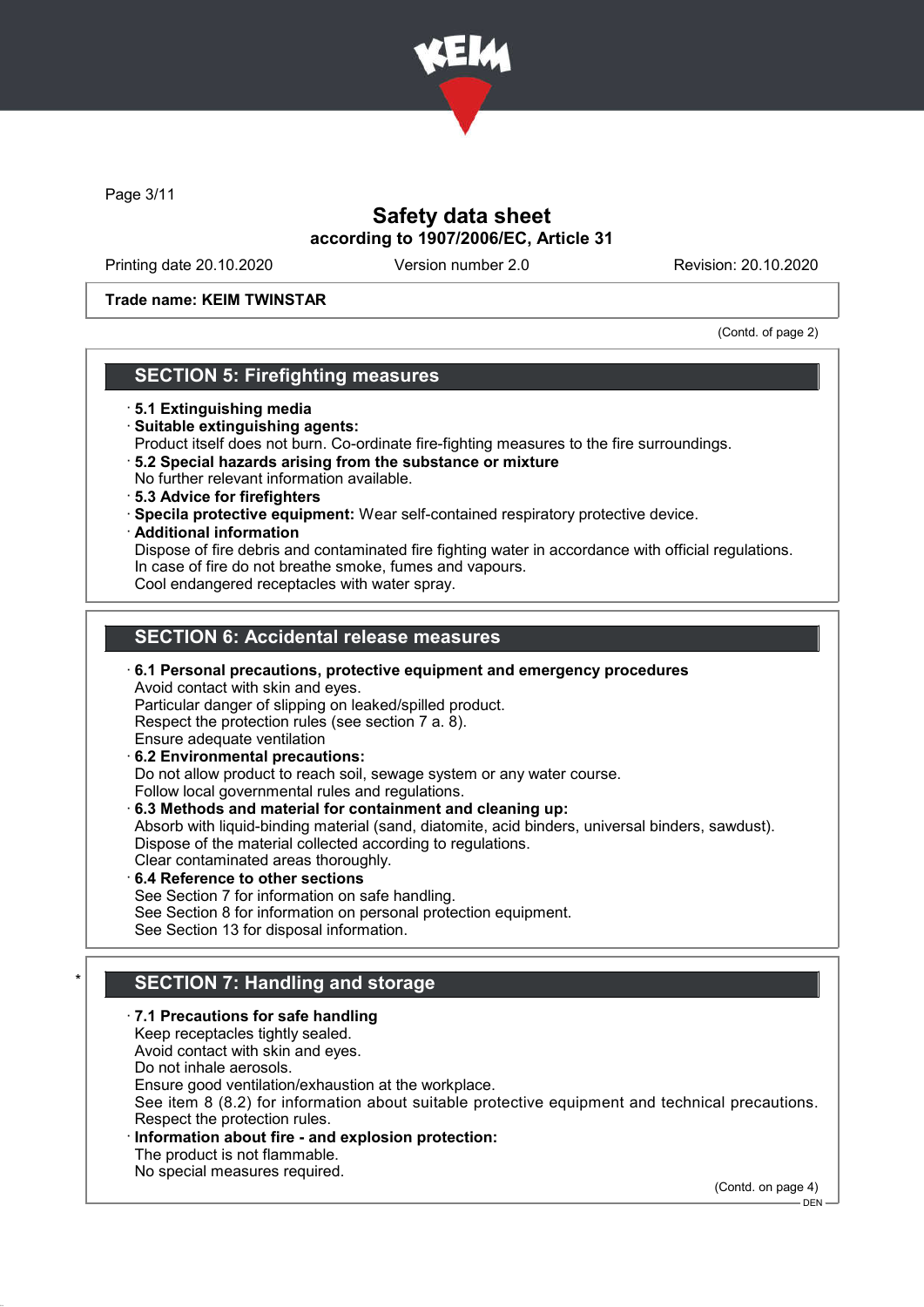

Page 4/11

# Safety data sheet according to 1907/2006/EC, Article 31

Printing date 20.10.2020 Version number 2.0 Revision: 20.10.2020

### Trade name: KEIM TWINSTAR

|                                                                                                                            | (Contd. of page 3)                        |
|----------------------------------------------------------------------------------------------------------------------------|-------------------------------------------|
| .7.2 Conditions for safe storage, including any incompatibilities<br>· Storage:                                            |                                           |
| Requirements to be met by storerooms and receptacles:<br>Keep in the original containers in a cool and dry place.          |                                           |
| Store only in unopened original receptacles.                                                                               |                                           |
| · Information about storage in one common storage facility: Not required.                                                  |                                           |
| · Further information about storage conditions:                                                                            |                                           |
| Store in a cool place.<br>Protect from frost.                                                                              |                                           |
| Protect from heat and direct sunlight.                                                                                     |                                           |
| · Storage class: 12                                                                                                        |                                           |
| · 7.3 Specific end use(s) No further relevant information available.                                                       |                                           |
|                                                                                                                            |                                           |
| <b>SECTION 8: Exposure controls/personal protection</b>                                                                    |                                           |
| 8.1 Control parameters                                                                                                     |                                           |
| · Ingredients with limit values that require monitoring at the workplace:                                                  |                                           |
| alveoles penetrating component                                                                                             |                                           |
| 13463-67-7 titanium dioxide [in powder form containing 1 % or more of particles with                                       |                                           |
| aerodynamic diameter $\leq 10$ µm]                                                                                         |                                           |
| AGW (Germany) Long-term value: 1.25* 10** mg/m <sup>3</sup>                                                                |                                           |
| 2(II);*alveolengängig**einatembar; AGS, DFG                                                                                |                                           |
| 14808-60-7 Quartz (SiO2)                                                                                                   |                                           |
| MAK (Germany) alveolengängige Fraktion                                                                                     |                                           |
| 1314-98-3 zinc sulphide                                                                                                    |                                           |
| Long-term value: 0.1A* 2E** mg/m <sup>3</sup><br>MAK (Germany)<br>*alveolengängig; **einatembar                            |                                           |
| $\cdot$ DNELs                                                                                                              |                                           |
|                                                                                                                            |                                           |
| 13463-67-7 titanium dioxide [in powder form containing 1 % or more of particles with<br>aerodynamic diameter $\leq 10$ µm] |                                           |
| Long-term - systemic effects 700 mg/kg bw/day (consumer)<br>Oral                                                           |                                           |
| 10 mg/m $3$ (worker)<br>Inhalative   Long-term - local effects                                                             |                                           |
| 10 mg/m <sup>3</sup> (consumer)<br>Long-term - local effects                                                               |                                           |
| $\cdot$ PNECs                                                                                                              |                                           |
| 13463-67-7 titanium dioxide [in powder form containing 1 % or more of particles with                                       |                                           |
| aerodynamic diameter $\leq 10$ µm]                                                                                         |                                           |
| Aquatic compartment - freshwater                                                                                           | 0.184 mg/l (freshwater)                   |
| Aquatic compartment - marine water                                                                                         | 0.0184 mg/l (marine water)                |
| Aquatic compartment - water, intermittent releases                                                                         | 0.193 mg/l (invertebrates)                |
| Aquatic compartment - sediment in freshwater                                                                               | 1,000 mg/kg sed dw (sediment fresh water) |
| Aquatic compartment - sediment in marine water                                                                             | 100 mg/kg sed dw (sediment marine water)  |
| Terrestrial compartment - soil                                                                                             | 100 mg/kg dw (soil)                       |

(Contd. on page 5)

DEN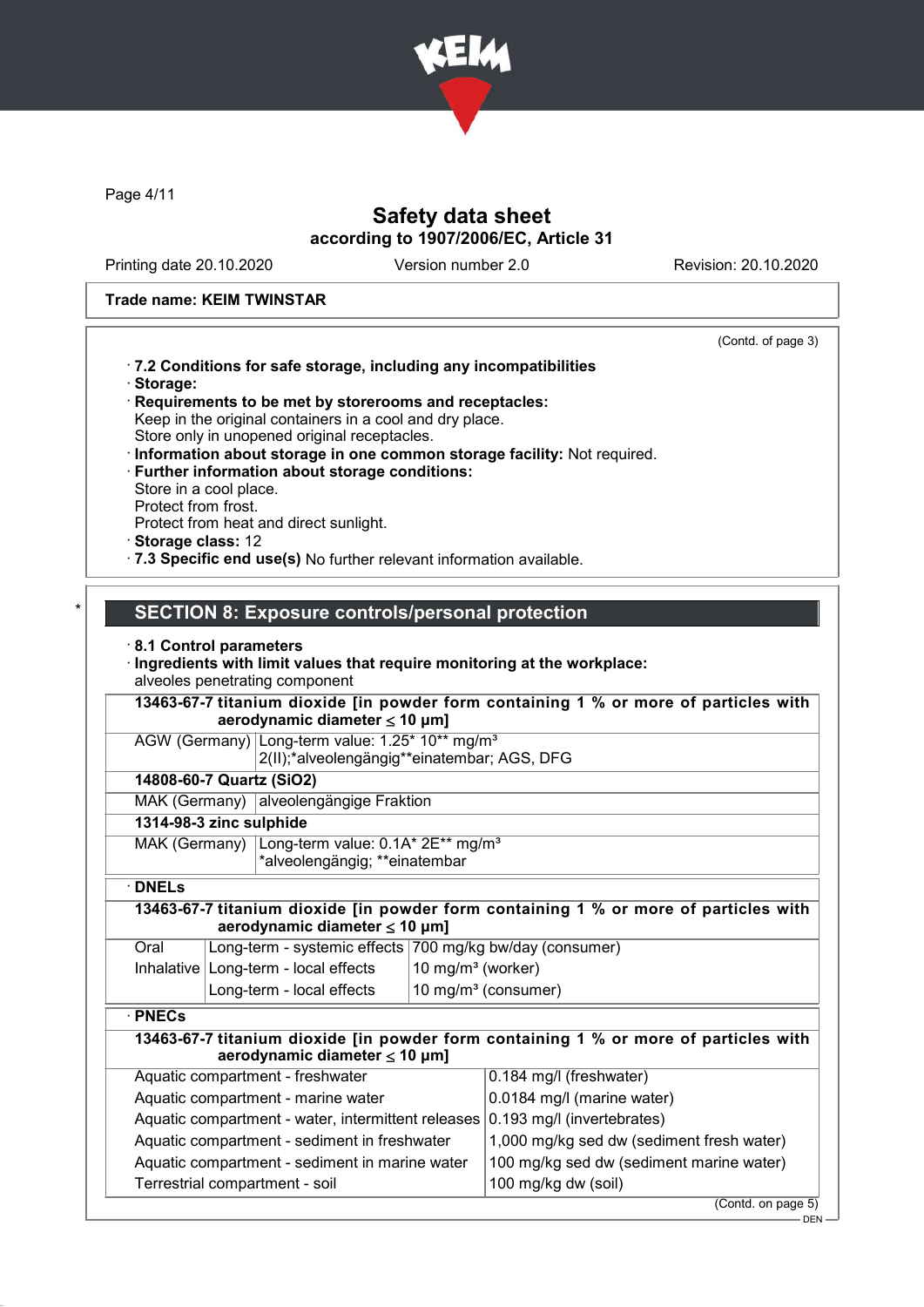

Page 5/11

# Safety data sheet according to 1907/2006/EC, Article 31

Printing date 20.10.2020 Version number 2.0 Revision: 20.10.2020

# Trade name: KEIM TWINSTAR

|                                                                                                      | (Contd. of page 4)                |
|------------------------------------------------------------------------------------------------------|-----------------------------------|
| Sewage treatment plant                                                                               | 100 mg/l (sewage treatment plant) |
| Additional information: The lists valid during the making were used as basis.                        |                                   |
| 8.2 Exposure controls                                                                                |                                   |
| · Personal protective equipment:                                                                     |                                   |
| · General protective and hygienic measures:                                                          |                                   |
| Avoid contact with the eyes and skin.                                                                |                                   |
| Do not inhale aerosols.                                                                              |                                   |
| Wash hands before breaks and at the end of work.                                                     |                                   |
| Immediately remove all soiled and contaminated clothing.                                             |                                   |
| · Respiratory protection:                                                                            |                                   |
| Use suitable respiratory protective device only when aerosol or mist is formed.                      |                                   |
| Filter: P2                                                                                           |                                   |
| Protection of hands: Protective gloves                                                               |                                   |
| Material of gloves                                                                                   |                                   |
| suitable material e.g.:                                                                              |                                   |
| Nitrile impregnated cotton-gloves                                                                    |                                   |
| Recommended thickness of the material: $\geq 0.5$ mm                                                 |                                   |
| Nitrile rubber, NBR                                                                                  |                                   |
| Recommended thickness of the material: $\geq 0.4$ mm<br>Butyl rubber, BR                             |                                   |
| Recommended thickness of the material: $\geq 0.7$ mm                                                 |                                   |
| The selection of the suitable gloves does not only depend on the material, but also on further marks |                                   |
| of quality and varies from manufacturer to manufacturer. As the product is a preparation of several  |                                   |
| substances, the resistance of the glove material can not be calculated in advance and has therefore  |                                   |
| to be checked prior to the application.                                                              |                                   |
| Penetration time of glove material                                                                   |                                   |
| Value for the permeation: level $\geq 6$ (480 min)                                                   |                                   |
| The determined penetration times according to EN 16523-1:2015 are not performed under practical      |                                   |
| conditions. Therefore a maximum wearing time, which corresponds to 50% of the penetration time,      |                                   |
| is recommended.                                                                                      |                                   |
| The exact break trough time has to be found out by the manufacturer of the protective gloves and     |                                   |
| has to be observed.                                                                                  |                                   |
| <b>Eye protection:</b> Tightly sealed goggles                                                        |                                   |
| · Body protection:                                                                                   |                                   |
| Protective work clothing                                                                             |                                   |
| After contact with skin wash thoroughly with water and apply lotion.                                 |                                   |
| · Limitation and supervision of exposure into the environment                                        |                                   |
| See Section 12 and 6.2                                                                               |                                   |
| No further relevant information available.                                                           |                                   |

(Contd. on page 6)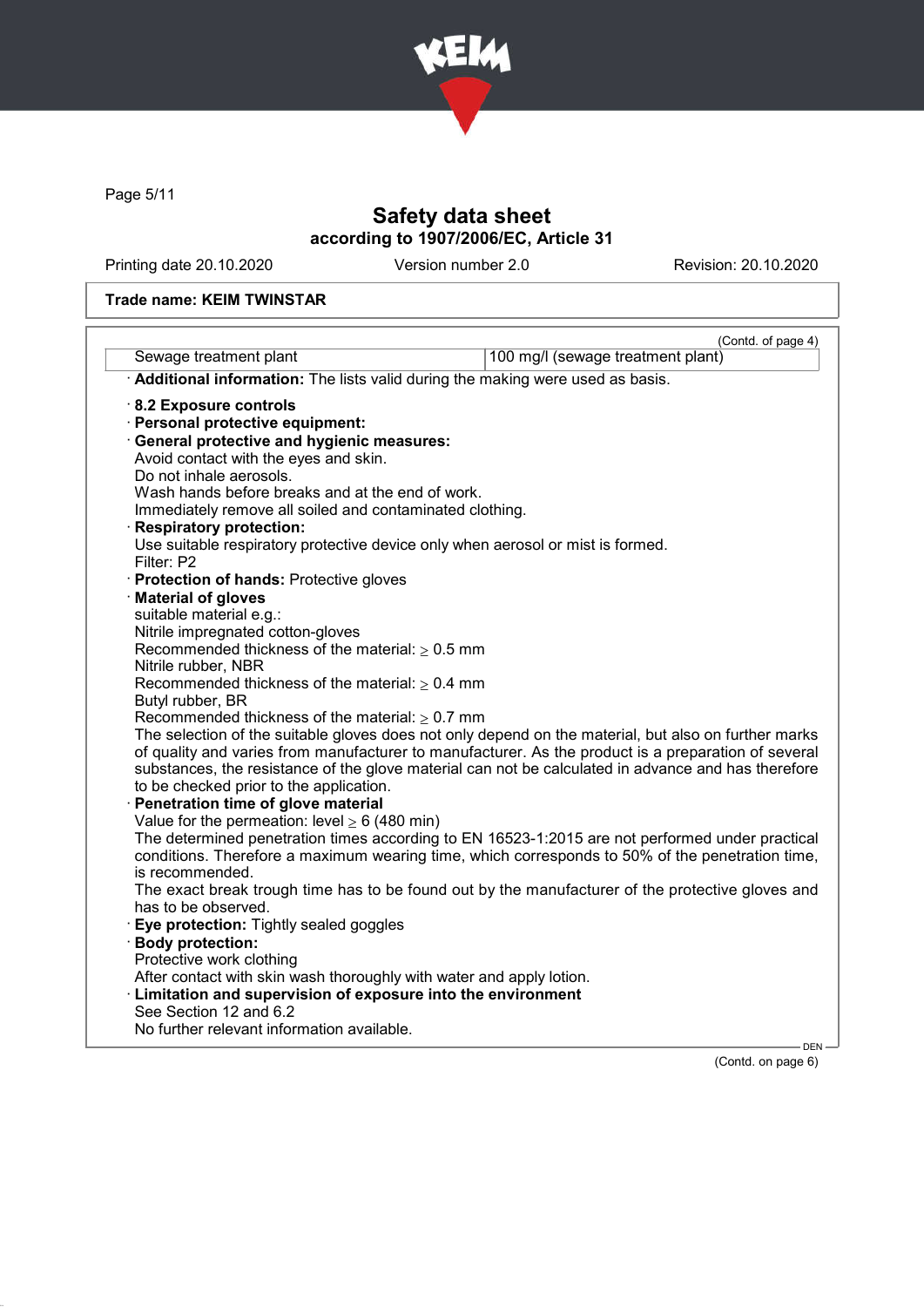

Page 6/11

# Safety data sheet according to 1907/2006/EC, Article 31

Printing date 20.10.2020 Version number 2.0 Revision: 20.10.2020

Trade name: KEIM TWINSTAR

(Contd. of page 5)

| 9.1 Information on basic physical and chemical properties<br><b>General Information</b> |                                                        |
|-----------------------------------------------------------------------------------------|--------------------------------------------------------|
| · Appearance:                                                                           |                                                        |
| Form:                                                                                   | Pasty                                                  |
| Colour:                                                                                 | Different, according to colouring.                     |
| · Odour:                                                                                | Weak, characteristic                                   |
| Odour threshold:                                                                        | Not determined                                         |
| $\cdot$ pH-value at 20 °C:                                                              | $~11*$                                                 |
| · Change in condition                                                                   |                                                        |
| <b>Melting point/freezing point:</b>                                                    | Not determined                                         |
| Initial boiling point and boiling range: >100 °C                                        |                                                        |
| · Flash point:                                                                          | Not applicable                                         |
| · Flammability (solid, gas):                                                            | Not applicable                                         |
| · Ignition temperature:                                                                 | Not determined                                         |
| · Decomposition temperature:                                                            | Not determined                                         |
| · Auto-ignition temperature:                                                            | Product is not selfigniting.                           |
| <b>Explosive properties:</b>                                                            | Product does not present an explosion hazard.          |
| <b>Explosion limits:</b>                                                                |                                                        |
| Lower:                                                                                  | Not applicable                                         |
| Upper:                                                                                  | Not applicable                                         |
| Oxidising properties:                                                                   | Not applicable                                         |
| Vapour pressure at 20 °C:                                                               | $\sim$ 23 hPa                                          |
| Density at 20 °C:                                                                       | 1.4-1.6* $g/cm3$                                       |
| · Relative density                                                                      | Not determined                                         |
| · Vapour density                                                                        | Not applicable.                                        |
| · Evaporation rate                                                                      | Not applicable.                                        |
| · Solubility in / Miscibility with                                                      |                                                        |
| water:                                                                                  | Fully miscible                                         |
| · Partition coefficient: n-octanol/water:                                               | Not applicable                                         |
| · Viscosity:                                                                            |                                                        |
| Dynamic at 20 °C:                                                                       | 2000-2800* mPas                                        |
| Kinematic:                                                                              | Not determined                                         |
| $\cdot$ 9.2 Other information                                                           | * The values are for freshly produced material and may |

(Contd. on page 7)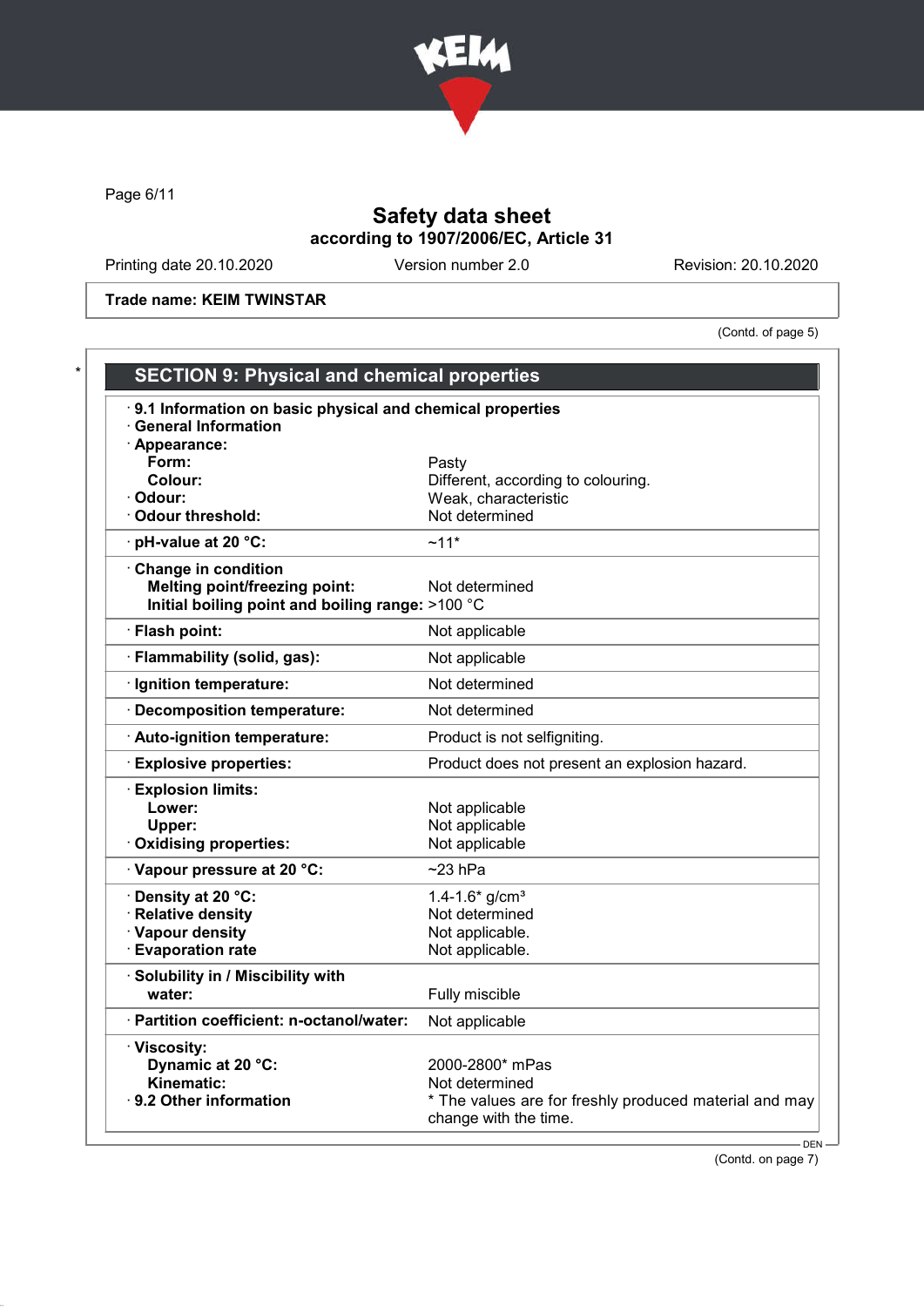

Page 7/11

## Safety data sheet according to 1907/2006/EC, Article 31

Printing date 20.10.2020 Version number 2.0 Revision: 20.10.2020

### Trade name: KEIM TWINSTAR

(Contd. of page 6)

## SECTION 10: Stability and reactivity

· 10.1 Reactivity No further relevant information available.

- · 10.2 Chemical stability Stable under normal conditions of storage and use.
- · Thermal decomposition / conditions to be avoided:
- No decomposition if used according to specifications.
- · 10.3 Possibility of hazardous reactions No dangerous reactions known.
- · 10.4 Conditions to avoid No further relevant information available.
- · 10.5 Incompatible materials: Acids
- · 10.6 Hazardous decomposition products:
- No hazardous decomposition products if stored and handled as prescribed.

# **SECTION 11: Toxicological information**

- · 11.1 Information on toxicological effects
- · Acute toxicity Based on available data, the classification criteria are not met.

### · LD/LC50 values relevant for classification:

|        |                         | Inhalative $ ATE \text{ mix } (4h)  > 5 \text{ mg/l } (inhalation)$                  |
|--------|-------------------------|--------------------------------------------------------------------------------------|
|        | ATE mix                 | >2,000 mg/kg (dermal)                                                                |
|        |                         | $>2,000$ mg/kg (orally)                                                              |
|        | <b>NOAEL</b>            | 3,500 mg/kg /Oral (rat) (90d)                                                        |
|        | 1314-98-3 zinc sulphide |                                                                                      |
| Oral   | LD50                    | >15,000 mg/kg (rat) (OECD 401)                                                       |
|        |                         | 1312-76-1 Silicic acid, potassium salt                                               |
| Oral   | LD50                    | >5,000 mg/kg (rat) (OECD 401)                                                        |
| Dermal | LD50                    | >5,000 mg/kg (rat) (OECD 402)                                                        |
|        | Inhalative   LC50/4 h   | $>5$ mg/l (rat)                                                                      |
|        |                         | 13463-67-7 titanium dioxide [in powder form containing 1 % or more of particles with |
|        |                         | aerodynamic diameter $\leq 10$ µm]                                                   |
| Oral   | LD50                    | >5,000 mg/kg (rat) (OECD 425)                                                        |
| Dermal | LD50                    | $>5,000$ mg/kg (rabbit)                                                              |
|        | <b>NOAEL</b>            | 3,500 mg/kg /Oral (rat) (90d)                                                        |

· during inhalation: Irritant effect possible.

· during swallowing: Irritant effect possible

· Respiratory or skin sensitisation Based on available data, the classification criteria are not met.

· Other information (about experimental toxicology):

Experimental analysis are not available.

(Contd. on page 8)

 $-$  DEN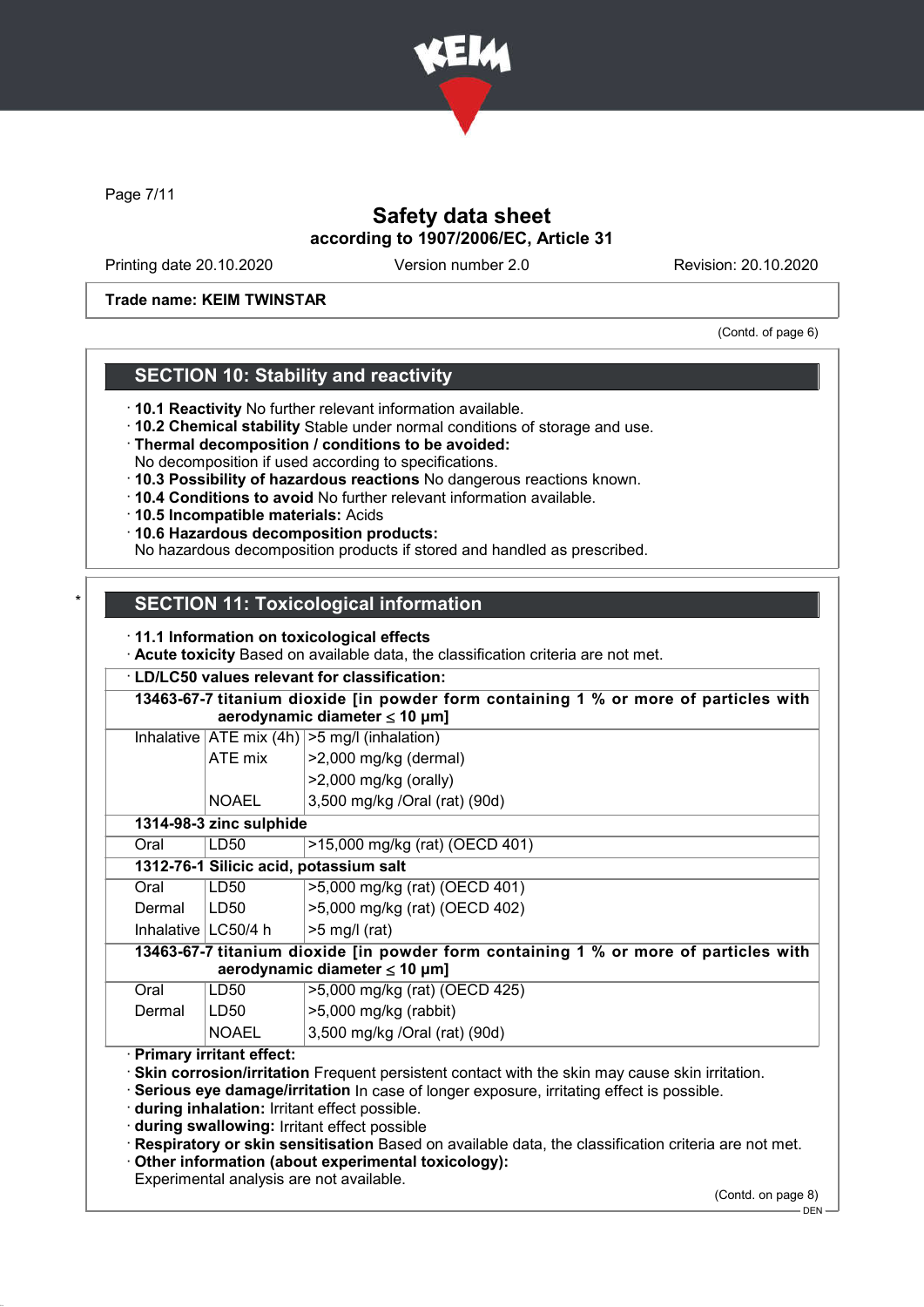

Page 8/11

## Safety data sheet according to 1907/2006/EC, Article 31

Printing date 20.10.2020 Version number 2.0 Revision: 20.10.2020

#### Trade name: KEIM TWINSTAR

(Contd. of page 7) The product was not tested. The statements on toxicology have been derived from the properties of the individual components.

**Repeated dose toxicity** 

13463-67-7 titanium dioxide [in powder form containing 1 % or more of particles with aerodynamic diameter  $\leq 10 \mu m$ ]

Inhalative NOAEC 10 mg/m<sup>3</sup> (rat) (90d)

· CMR effects (carcinogenity, mutagenicity and toxicity for reproduction) Not applicable

· Germ cell mutagenicity Based on available data, the classification criteria are not met.

· Carcinogenicity Based on available data, the classification criteria are not met.

· Reproductive toxicity Based on available data, the classification criteria are not met.

· STOT-single exposure Based on available data, the classification criteria are not met.

· STOT-repeated exposure Based on available data, the classification criteria are not met.

· Aspiration hazard Based on available data, the classification criteria are not met.

# **SECTION 12: Ecological information**

### · 12.1 Toxicity

| <b>Aquatic toxicity:</b> |                                                                                                                            |
|--------------------------|----------------------------------------------------------------------------------------------------------------------------|
|                          | 13463-67-7 titanium dioxide [in powder form containing 1 % or more of particles with<br>aerodynamic diameter $\leq 10$ µm] |
| <b>NOEC</b>              | $\geq$ 100,000 mg/kg (sediment fresh water)                                                                                |
| EC <sub>50</sub>         | >100 mg/kg (freshwater alga) (OECD 201)                                                                                    |
| EC 50                    | >10,000 mg/l (algae) (ISO 10253)                                                                                           |
| <b>LC 50</b>             | >10,000 mg/l (marine fish) (OECD 203)                                                                                      |
|                          | >1,000 mg/l (freshwater fish) (EPA-540/9-85-006)                                                                           |
|                          | >1,000 mg/l (daphnia) (OECD 202)                                                                                           |
| 1314-98-3 zinc sulphide  |                                                                                                                            |
|                          | EC 50/48h (static)   100 mg/l (daphnia) (OECD 202)                                                                         |
|                          | EC 50/96h (static) $ 100 \text{ mg/l}$ (fish) (OECD 203)                                                                   |
|                          | EC 50/72 h (static) 100 mg/l (algae) (OECD 202)                                                                            |
|                          | 1312-76-1 Silicic acid, potassium salt                                                                                     |
| <b>NOEC</b>              | $>1$ mg/l (fish)                                                                                                           |
|                          | >1 mg/l (invertebrates)                                                                                                    |
| EC 50/48h                | >100 mg/l (daphnia) (OECD 202)                                                                                             |
| EC 50/72 h               | >100 mg/l (algae)                                                                                                          |
| LC 50/96 h               | >100 mg/l (fish) (DIN EN ISO 7346-2)                                                                                       |
| EC <sub>0</sub>          | >1,000 mg/l (activated sludge) (30min)                                                                                     |
|                          | 13463-67-7 titanium dioxide [in powder form containing 1 % or more of particles with<br>aerodynamic diameter $\leq 10$ µm] |
| <b>NOEC</b>              | ≥100,000 mg/kg /Se (soil microorganisms)                                                                                   |
| EC 50/72 h               | >100 mg/l (algae) (OECD 201)                                                                                               |
|                          | $10 - 11$                                                                                                                  |

(Contd. on page 9)

DEN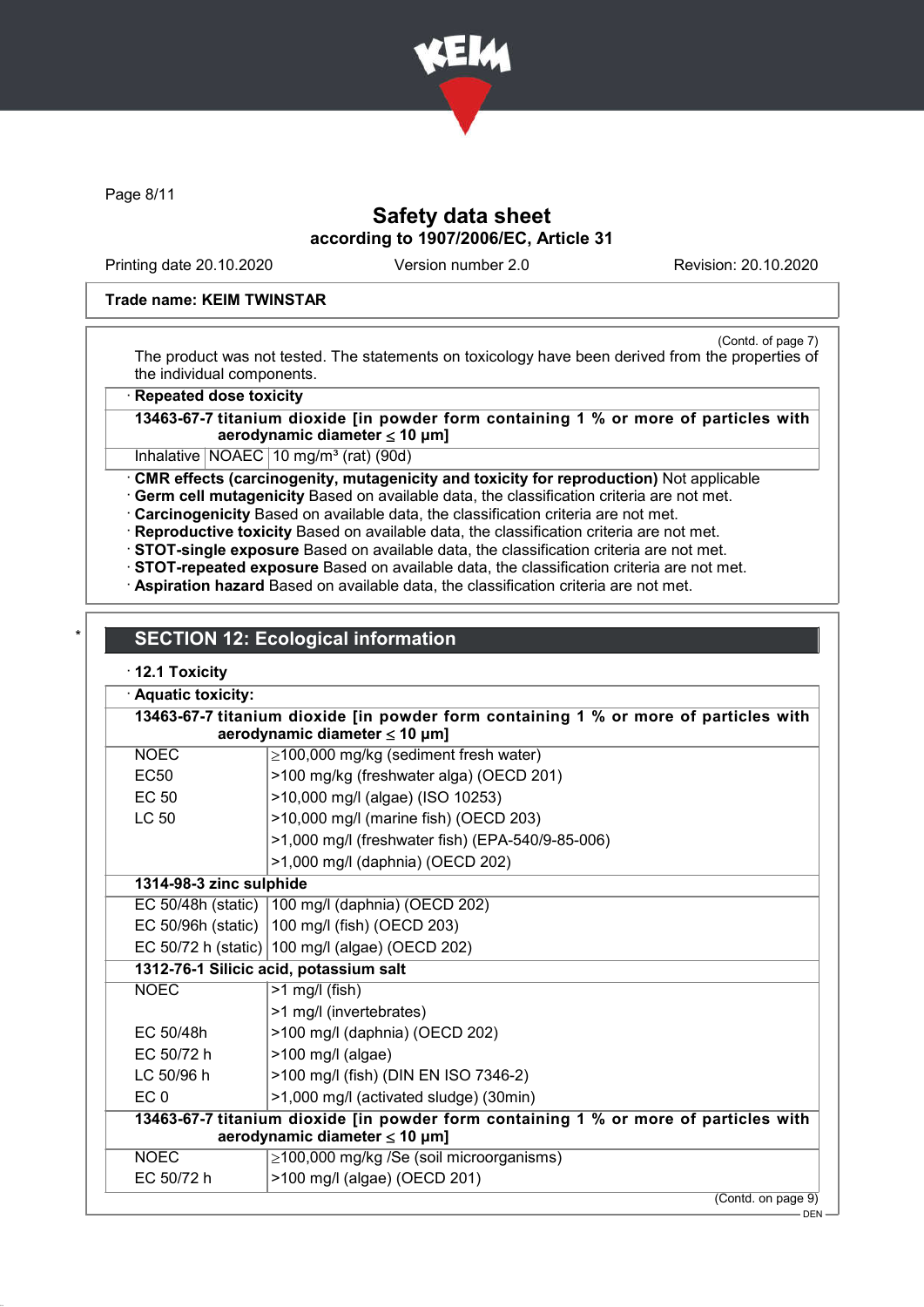

Page 9/11

# Safety data sheet according to 1907/2006/EC, Article 31

Printing date 20.10.2020 Version number 2.0 Revision: 20.10.2020

### Trade name: KEIM TWINSTAR

|                             | (Contd. of page 8)                                                                                                                                       |
|-----------------------------|----------------------------------------------------------------------------------------------------------------------------------------------------------|
| LC 50/96 h                  | >10,000 mg/l (fish) (OECD 203)                                                                                                                           |
|                             | >1,000 mg/l (freshwater fish) (EPA-540/9-85-006)                                                                                                         |
| LC 50/48h                   | >1,000 mg/l (daphnia) (OECD 202)                                                                                                                         |
|                             | · 12.2 Persistence and degradability No further relevant information available.                                                                          |
|                             | . 12.3 Bioaccumulative potential No further relevant information available.                                                                              |
|                             | . 12.4 Mobility in soil No further relevant information available.                                                                                       |
|                             | · Additional ecological information:                                                                                                                     |
| · AOX-indication:           |                                                                                                                                                          |
|                             | Due to the substance of content which do not include organic jointed halogens, the product can not<br>take influence on the AOX-load of the waste water. |
|                             | According to the formulation contains the following heavy metals and compounds from the                                                                  |
|                             | EU guideline NO. 2006/11/EC:                                                                                                                             |
|                             | The product contains TiO2, BaSO4.                                                                                                                        |
| · General notes:            |                                                                                                                                                          |
|                             | At present there are no ecotoxicological assessments.                                                                                                    |
| components.                 | The statements on ecotoxicology have been derived from the properties of the individual                                                                  |
|                             | Water hazard class 1 (German Regulation) (Self-assessment): slightly hazardous for water                                                                 |
|                             | Do not allow product to reach ground water, water course or sewage system.                                                                               |
|                             | 12.5 Results of PBT and vPvB assessment                                                                                                                  |
| $\cdot$ PBT: Not applicable |                                                                                                                                                          |
|                             |                                                                                                                                                          |
| · vPvB: Not applicable      |                                                                                                                                                          |

· 13.1 Waste treatment methods

· Recommendation

Must not be disposed with household garbage. Do not allow product to reach sewage system. Disposal must be made according to official regulations.

· European waste catalogue

08 01 12 waste paint and varnish other than those mentioned in 08 01 11

· Uncleaned packaging:

· Recommendation: Disposal must be made according to official regulations.

· Recommended cleansing agents: Water, if necessary with cleansing agents.

| <b>SECTION 14: Transport information</b>          |      |                                |
|---------------------------------------------------|------|--------------------------------|
| $\cdot$ 14.1 UN-Number<br>· ADR, IMDG, IATA       | Void |                                |
| 14.2 UN proper shipping name<br>· ADR, IMDG, IATA | Void |                                |
|                                                   |      | (Contd. on page 10)<br>$DEN -$ |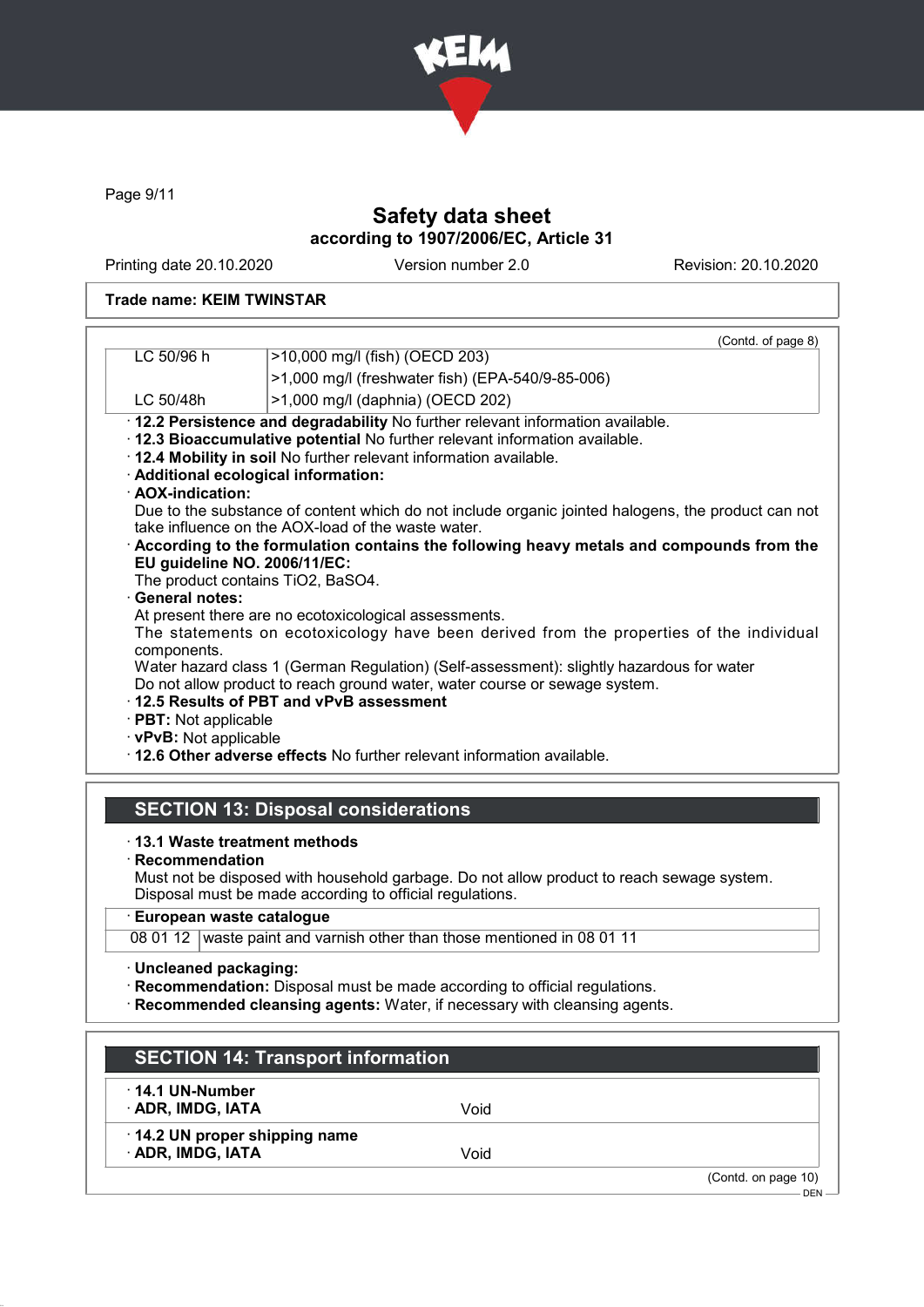

Page 10/11

## Safety data sheet according to 1907/2006/EC, Article 31

Printing date 20.10.2020 Version number 2.0 Revision: 20.10.2020

Trade name: KEIM TWINSTAR

|                                              | (Contd. of page 9)                                            |
|----------------------------------------------|---------------------------------------------------------------|
| 14.3 Transport hazard class(es)              |                                                               |
| · ADR, IMDG, IATA                            |                                                               |
| · Class                                      | Void                                                          |
| 14.4 Packing group                           |                                                               |
| · ADR, IMDG, IATA                            | Void                                                          |
| 14.5 Environmental hazards:                  |                                                               |
| $\cdot$ Marine pollutant:                    | No.                                                           |
| 14.6 Special precautions for user            | Not applicable                                                |
| 14.7 Transport in bulk according to Annex II |                                                               |
| of Marpol and the IBC Code                   | Not applicable                                                |
| · Transport/Additional information:          | No dangerous good in sense of these transport<br>regulations. |
| · UN "Model Regulation":                     | Void                                                          |

### **SECTION 15: Regulatory information**

- · 15.1 Safety, health and environmental regulations/legislation specific for the substance or mixture
- Labelling according to Regulation (EC) No 1272/2008
- For information on labelling please refer to section 2 of this document.
- · Directive 2012/18/EU
- Named dangerous substances ANNEX I None of the ingredients is listed.

DIRECTIVE 2011/65/EU on the restriction of the use of certain hazardous substances in electrical and electronic equipment – Annex II

- None of the ingredients is listed.
- · National regulations:
- · Waterhazard class: Water hazard class 1 (Self-assessment): slightly hazardous for water.
- · Other regulations, limitations and prohibitive regulations
- · Substances of very high concern (SVHC) according to REACH, Article 57 Not applicable
- · Product-Code/Giscode: BSW40
- · 15.2 Chemical safety assessment: A Chemical Safety Assessment has not been carried out.

### **SECTION 16: Other information**

This information is based on our present knowledge. However, this shall not constitute a guarantee for any specific product features and shall not establish a legally valid contractual relationship.

#### **Relevant phrases**

H315 Causes skin irritation.

H319 Causes serious eye irritation.

(Contd. on page 11)

DEN